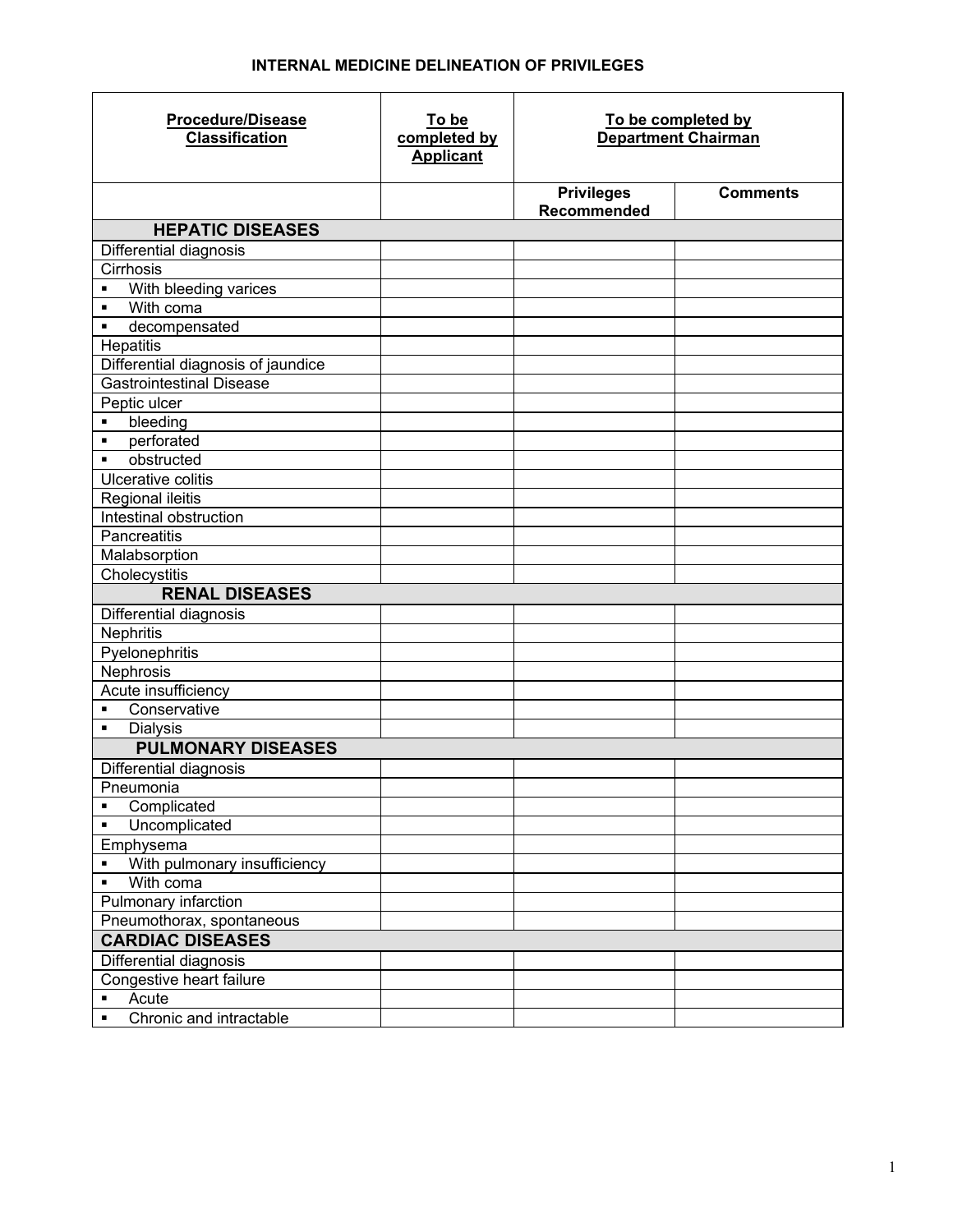| <b>Procedure/Disease</b><br><b>Classification</b> | To be<br>completed by<br><b>Applicant</b> | To be completed by<br><b>Department Chairman</b> |  |
|---------------------------------------------------|-------------------------------------------|--------------------------------------------------|--|
| Coronary heart disease<br>٠                       |                                           |                                                  |  |
| With angina<br>$\blacksquare$                     |                                           |                                                  |  |
| With coronary insufficiency<br>$\blacksquare$     |                                           |                                                  |  |
| <b>Bacterial endocarditis</b>                     |                                           |                                                  |  |
| Cardiac arrythmias                                |                                           |                                                  |  |
| Myocardial infarction                             |                                           |                                                  |  |
| With shock<br>$\blacksquare$                      |                                           |                                                  |  |
| With serious arrhythmia<br>$\blacksquare$         |                                           |                                                  |  |
| With cardiac arrest<br>$\blacksquare$             |                                           |                                                  |  |
| With congestive heart failure<br>$\blacksquare$   |                                           |                                                  |  |
| Recurrent<br>$\blacksquare$                       |                                           |                                                  |  |
| Rheumatic fever                                   |                                           |                                                  |  |
| Myocarditis                                       |                                           |                                                  |  |
| Pericarditis                                      |                                           |                                                  |  |
| Cardiac catheterization                           |                                           |                                                  |  |
| Cardioversion - medical                           |                                           |                                                  |  |
| Cardioversion - electrical                        |                                           |                                                  |  |
| <b>HYPERTENSION</b>                               |                                           |                                                  |  |
| Differential diagnosis                            |                                           |                                                  |  |
| Essential, unresponsive                           |                                           |                                                  |  |
| Malignant                                         |                                           |                                                  |  |
| Complicated                                       |                                           |                                                  |  |
| With cardiac insufficiency<br>$\blacksquare$      |                                           |                                                  |  |
| With renal insufficiency<br>$\blacksquare$        |                                           |                                                  |  |
| <b>METABOLIC AND ENDOCRINE</b><br><b>DISEASES</b> |                                           |                                                  |  |
| Differential diagnosis                            |                                           |                                                  |  |
| Diabetes mellitus                                 |                                           |                                                  |  |
| With acidosis                                     |                                           |                                                  |  |
| With coma<br>$\blacksquare$                       |                                           |                                                  |  |
| Thyroid conditions                                |                                           |                                                  |  |
| With coma<br>$\blacksquare$                       |                                           |                                                  |  |
| With thyrotoxic crisis<br>$\blacksquare$          |                                           |                                                  |  |
| Parathyroid conditions                            |                                           |                                                  |  |
| <b>Pituitary conditions</b>                       |                                           |                                                  |  |
| Parathyroid conditions                            |                                           |                                                  |  |
| Pituitary conditions                              |                                           |                                                  |  |
| Cushing's syndrome                                |                                           |                                                  |  |
| Addison's disease                                 |                                           |                                                  |  |
| Pheochromocytoma                                  |                                           |                                                  |  |
| Aldosteronism                                     |                                           |                                                  |  |
| Sex hormone abnormalities                         |                                           |                                                  |  |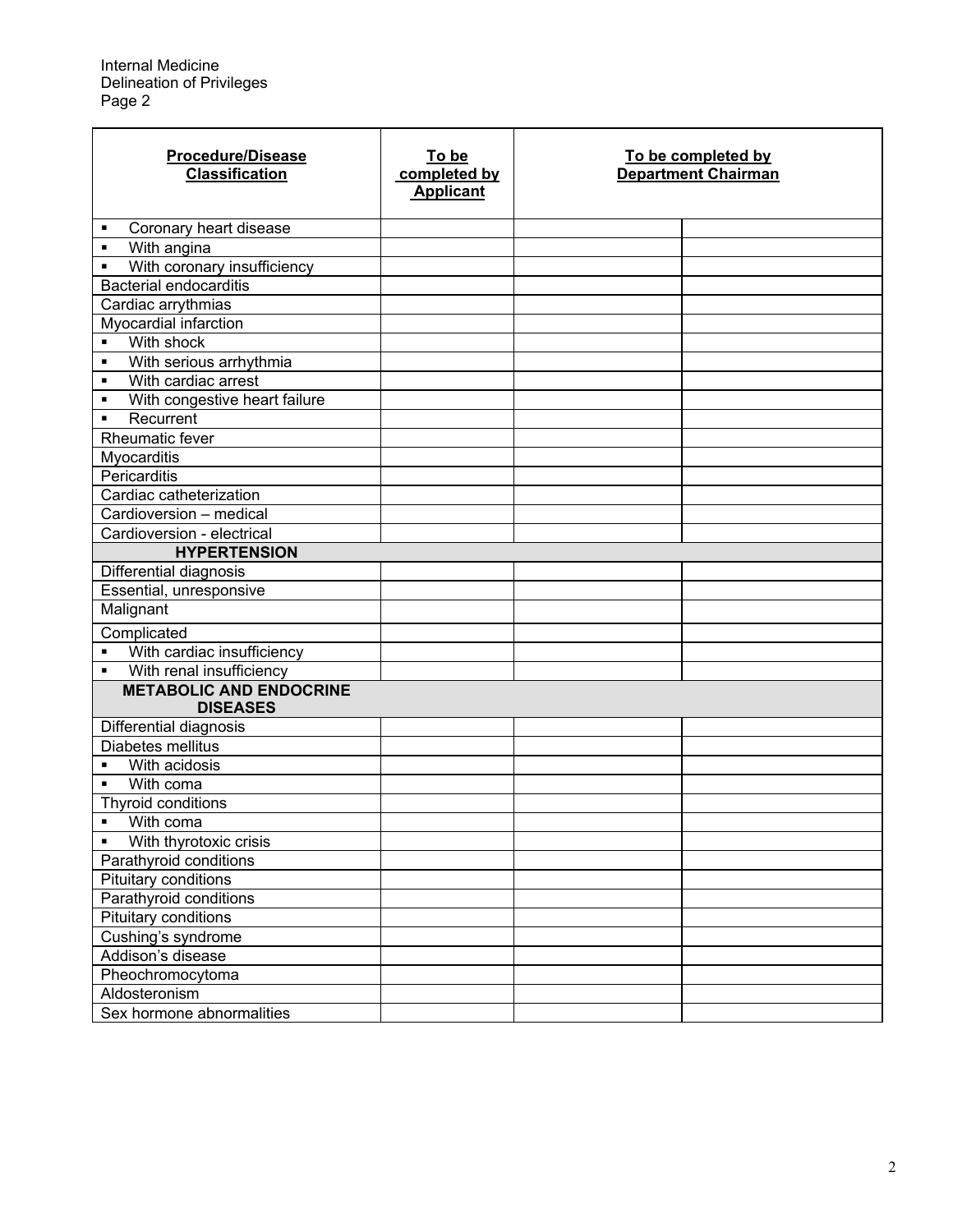| <b>Procedure/Disease</b><br><b>Classification</b>  | To be<br>completed by<br><b>Applicant</b> | To be completed by<br><b>Department Chairman</b> |  |
|----------------------------------------------------|-------------------------------------------|--------------------------------------------------|--|
| <b>COLLAGEN DISEASES</b>                           |                                           |                                                  |  |
| Differential diagnosis                             |                                           |                                                  |  |
| Lupus erythematosus                                |                                           |                                                  |  |
| Periarteritis nodosa                               |                                           |                                                  |  |
| Thrombotic thrombocytopenic purpura                |                                           |                                                  |  |
|                                                    |                                           |                                                  |  |
| Dermatomyositis<br>Sclerederma                     |                                           |                                                  |  |
|                                                    |                                           |                                                  |  |
| Necrotizing Granulomatosis<br><b>ARTHRITIS AND</b> |                                           |                                                  |  |
| <b>MUSCULOSKELETAL DISEASE</b>                     |                                           |                                                  |  |
| Differential diagnosis                             |                                           |                                                  |  |
| Rheumatoid                                         |                                           |                                                  |  |
| Osteoarthritis                                     |                                           |                                                  |  |
| Gouty                                              |                                           |                                                  |  |
| <b>HEMATOLOGICAL DISEASES</b>                      |                                           |                                                  |  |
| Differential diagnosis                             |                                           |                                                  |  |
| Leukemia                                           |                                           |                                                  |  |
| Acute<br>$\blacksquare$                            |                                           |                                                  |  |
| Chronic<br>$\blacksquare$                          |                                           |                                                  |  |
| Hemorrhagic diathesis                              |                                           |                                                  |  |
| Primary anemia                                     |                                           |                                                  |  |
| <b>NEUROLOGICAL DISEASES</b>                       |                                           |                                                  |  |
| Differential diagnosis                             |                                           |                                                  |  |
| <b>Stroke</b>                                      |                                           |                                                  |  |
| Acute<br>٠                                         |                                           |                                                  |  |
| Rehabilitation<br>٠                                |                                           |                                                  |  |
| Meningitis-Encephalitis                            |                                           |                                                  |  |
| Convulsive states                                  |                                           |                                                  |  |
| Parkinsonism                                       |                                           |                                                  |  |
| Degenerative                                       |                                           |                                                  |  |
| Demyelinating<br>$\blacksquare$                    |                                           |                                                  |  |
| <b>ALLERGY</b>                                     |                                           |                                                  |  |
| Differential diagnosis                             |                                           |                                                  |  |
| Hay fever (desensitization)                        |                                           |                                                  |  |
| Urticaria                                          |                                           |                                                  |  |
| Serum sickness                                     |                                           |                                                  |  |
| Asthma                                             |                                           |                                                  |  |
| With desensitization<br>$\blacksquare$             |                                           |                                                  |  |
| <b>BIOPSY PROCEDURE</b>                            |                                           |                                                  |  |
| Liver                                              |                                           |                                                  |  |
| Renal                                              |                                           |                                                  |  |
| Pleural                                            |                                           |                                                  |  |
| Lung                                               |                                           |                                                  |  |
| Pericardial                                        |                                           |                                                  |  |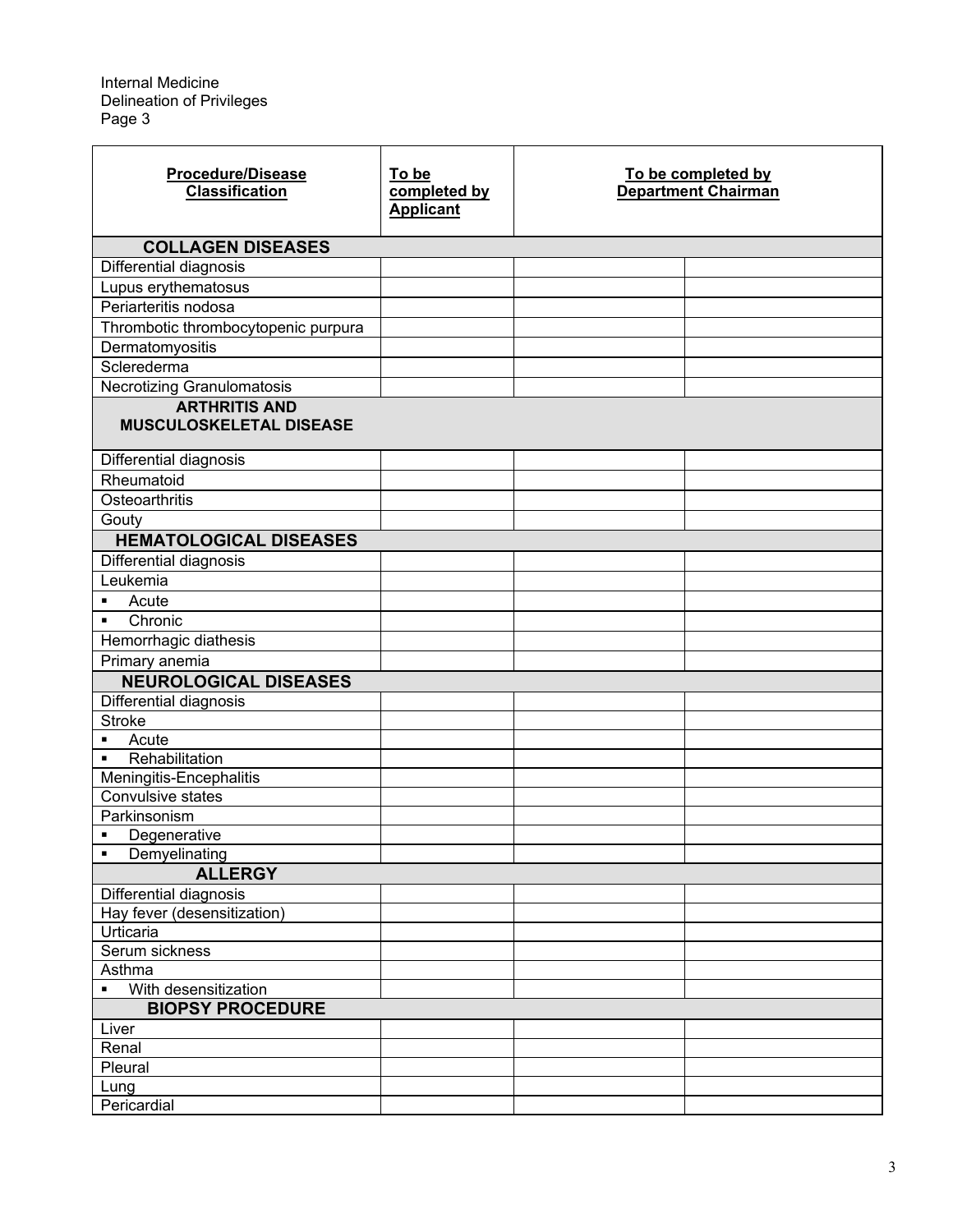| <b>Procedure/Disease</b><br><b>Classification</b> | To be<br>completed by<br><b>Applicant</b> | To be completed by<br><b>Department Chairman</b> |                 |
|---------------------------------------------------|-------------------------------------------|--------------------------------------------------|-----------------|
|                                                   |                                           | <b>Privileges</b><br><b>Recommended</b>          | <b>Comments</b> |
| <b>ENDOSCOPY</b>                                  |                                           |                                                  |                 |
| Esophagoscopy                                     |                                           |                                                  |                 |
| Gastroscopy                                       |                                           |                                                  |                 |
| Peritoneoscopy                                    |                                           |                                                  |                 |
| Proctoscopy                                       |                                           |                                                  |                 |
| Sigmoidoscopy                                     |                                           |                                                  |                 |
| Bronchoscopy                                      |                                           |                                                  |                 |
| <b>CONSCIOUS SEDATION</b>                         |                                           |                                                  |                 |
| <b>ASPIRATION PROCEDURES</b>                      |                                           |                                                  |                 |
| Thoracentesis                                     |                                           |                                                  |                 |
| Paracentesis                                      |                                           |                                                  |                 |
| Joint aspiration                                  |                                           |                                                  |                 |
| Pericardiocentesis                                |                                           |                                                  |                 |
| Bone marrow                                       |                                           |                                                  |                 |
| <b>OTHER PROCEDURES</b>                           |                                           |                                                  |                 |
| Arterial puncture                                 |                                           |                                                  |                 |
| Arteriography                                     |                                           |                                                  |                 |
| Bronchograms                                      |                                           |                                                  |                 |
| <b>Bronchial brushing</b>                         |                                           |                                                  |                 |
| <b>Bronchial lavage</b>                           |                                           |                                                  |                 |
| Cardiac monitoring                                |                                           |                                                  |                 |
| Cardiac pacemaker (transvenous)                   |                                           |                                                  |                 |
| Electrocardiographic interpretation               |                                           |                                                  |                 |
| Echocardiographic interpretation                  |                                           |                                                  |                 |
| Electroencephalographic interpretation            |                                           |                                                  |                 |
| Esophageal tamponade w/Senstaken                  |                                           |                                                  |                 |
| tube                                              |                                           |                                                  |                 |
| <b>Exercise</b> stress testing                    |                                           |                                                  |                 |
| Gastric lavage and cytology                       |                                           |                                                  |                 |
| Gastric lavage and cytology                       |                                           |                                                  |                 |
| Lymphangiography                                  |                                           |                                                  |                 |
| Needle biopsy of:                                 |                                           |                                                  |                 |
| Bone marrow<br>٠<br>$\blacksquare$                |                                           |                                                  |                 |
| $\blacksquare$                                    |                                           |                                                  |                 |
|                                                   |                                           |                                                  |                 |
| Peritoneal dialysis                               |                                           |                                                  |                 |
| Phlebography<br>Phonocardiography interpretation  |                                           |                                                  |                 |
| Pulmonary function testing and                    |                                           |                                                  |                 |
| interpretation                                    |                                           |                                                  |                 |
| Radio-isotope therapy                             |                                           |                                                  |                 |
| Renal dialysis                                    |                                           |                                                  |                 |
| Small intestinal biopsy with Crosby               |                                           |                                                  |                 |
| capsule and Shriner tube                          |                                           |                                                  |                 |
| Small intestine intubation                        |                                           |                                                  |                 |